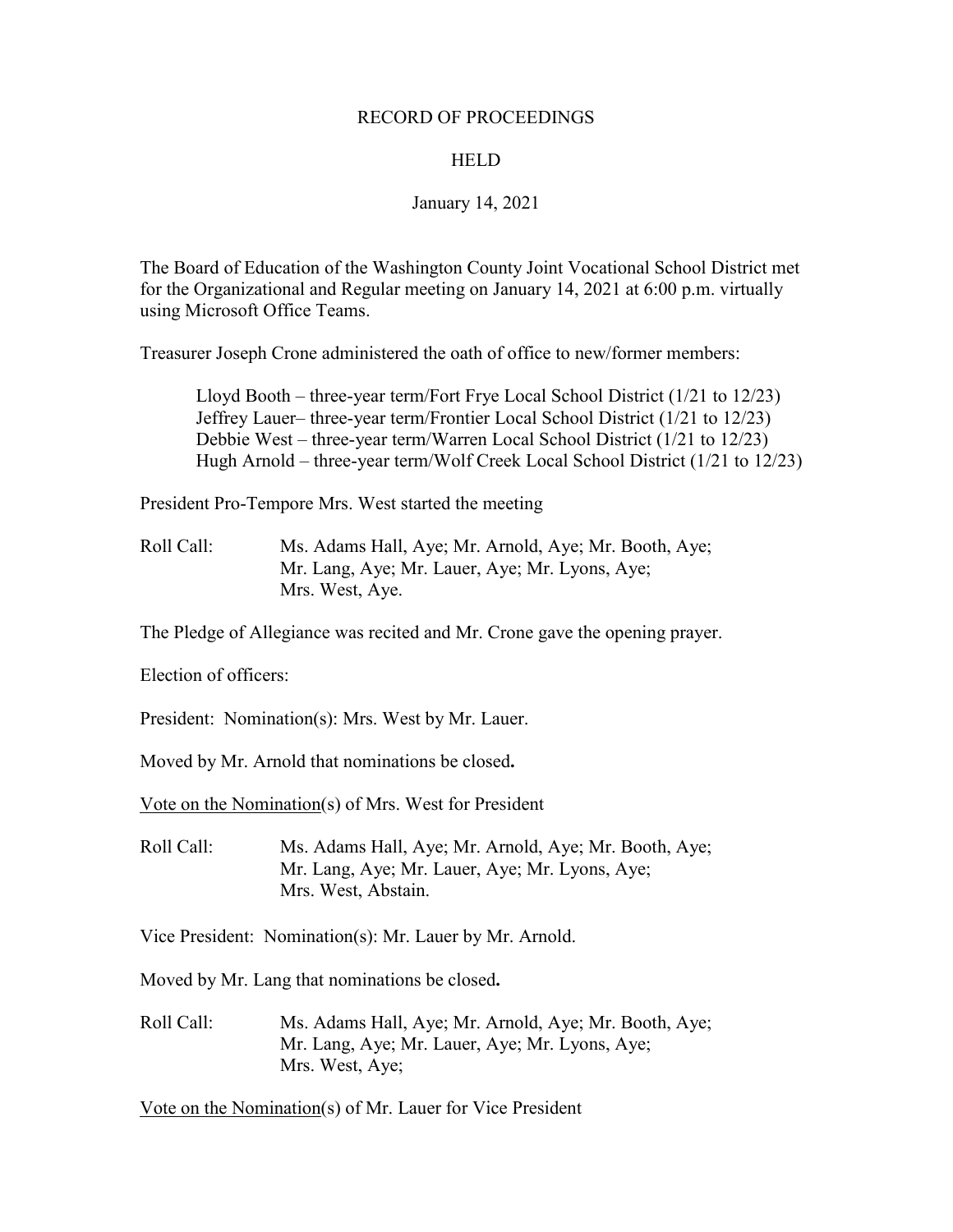Page 6247 Minutes – Washington County JVS District January 14, 2021

# Roll Call: Ms. Adams Hall, Aye; Mr. Arnold, Aye; Mr. Booth, Aye; Mr. Lang, Aye; Mr. Lauer, Aye; Mr. Lyons, Aye; Mrs. West, Aye;

Elected President takes charge of the meeting.

## **Resolution #1-21 – The Appointees**

Moved by Mr. Arnold and seconded by Mr. Booth to approve the following resolution:

- a. Appoint **Mr. Arnold** as legislative liaison representative to OSBA during 2021.
- b. Appoint **Ms. Adams Hall** as OSBA Student Achievement Liaison during 2021.
- c. Appoint **Mr. Crone** as designee to attend public records access training required for Board members for each term of office (ORC 109.43)
- Roll Call: Ms. Adams Hall, Aye; Mr. Arnold, Aye; Mr. Booth, Aye; Mr. Lang, Aye; Mr. Lauer, Aye; Mr. Lyons, Aye; Mrs. West, Aye; President West declared the resolution adopted.

## **Resolution #2-21 – Set Time & Place of Regular Monthly Meetings**

Moved by Mr. Lauer and seconded by Mr. Lyons to approve the following resolution:

| Place:     | <b>Washington County Career Center</b>                          |
|------------|-----------------------------------------------------------------|
| Time:      | 6:00 p.m. or changed by vote                                    |
| Date:      | 2 <sup>nd</sup> Thursday of each month or changed by vote       |
|            |                                                                 |
| Roll Call: | Ms. Adams Hall, Aye; Mr. Arnold, Aye; Mr. Booth, Aye;           |
|            | Mr. Lang, Aye; Mr. Lauer, Aye; Mr. Lyons, Aye;                  |
|            | Mrs. West, Aye; President West declared the resolution adopted. |

## **Resolution #3-21 – Standing Authorizations**

Moved by Mr. Lyons and seconded by Mr. Arnold to approve the following resolution:

- a. Authorize Treasurer to request Advance Draws for 2021.
- b. Authorize Treasurer to invest funds for 2021.
- c. Designate the Marietta Times as the official newspaper for the Washington County Career Center (ORC 7.125).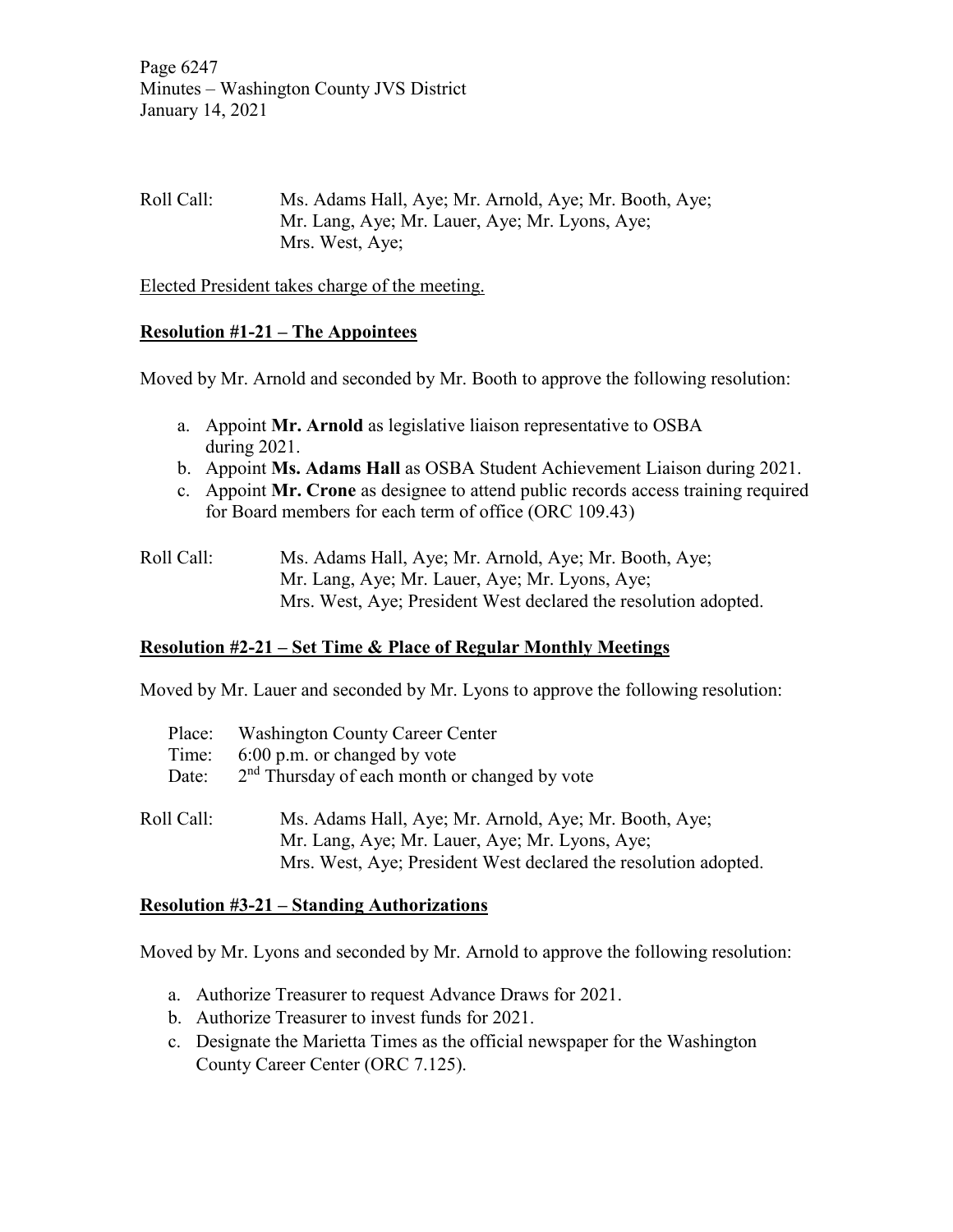Page 6248 Minutes – Washington County JVS District January 14, 2021

- d. Establish the Board Service Fund at \$4,000 for payment of expenses actually incurred by the Board members in the performance of their duties or members elect in training and orientation to the performance of their duties (ORC 3315.15).
- e. To approve membership in the Ohio School Boards Association, Ohio Association of School Business Officials and Ohio Association of Secondary School Administrators.
- Roll Call: Ms. Adams Hall, Aye; Mr. Arnold, Aye; Mr. Booth, Aye; Mr. Lang, Aye; Mr. Lauer, Aye; Mr. Lyons, Aye; Mrs. West, Aye; President West declared the resolution adopted.

# **Resolution #4-21 – Committee Appointments 2021**

Moved by Mr. Lauer and seconded by Mr. Lyons to approve the following 2021 Committees:

Superintendent & Treasurer Evaluations: Lloyd Booth, Chairman & Debbie West

Finance/Audit: Jeff Lauer, Chairman & Pat Lang

Buildings, Grounds & Leases Lloyd Booth, Chairman & Stacey Adams-Hall

Curriculum (includes Material & Equipment): Jeff Lauer, Chairman & Stacey Adams-Hall

Negotiations: Debbie West, Chairman & Hugh Arnold

Policy: Pat Lang, Chairman & Steve Lyons

Roll Call: Ms. Adams Hall, Aye; Mr. Arnold, Aye; Mr. Booth, Aye; Mr. Lang, Aye; Mr. Lauer, Aye; Mr. Lyons, Aye; Mrs. West, Aye; President West declared the resolution adopted.

## **Regular Meeting**

Introduction of Guests – Mike Elliott, Kaye Spiker and Tony Huffman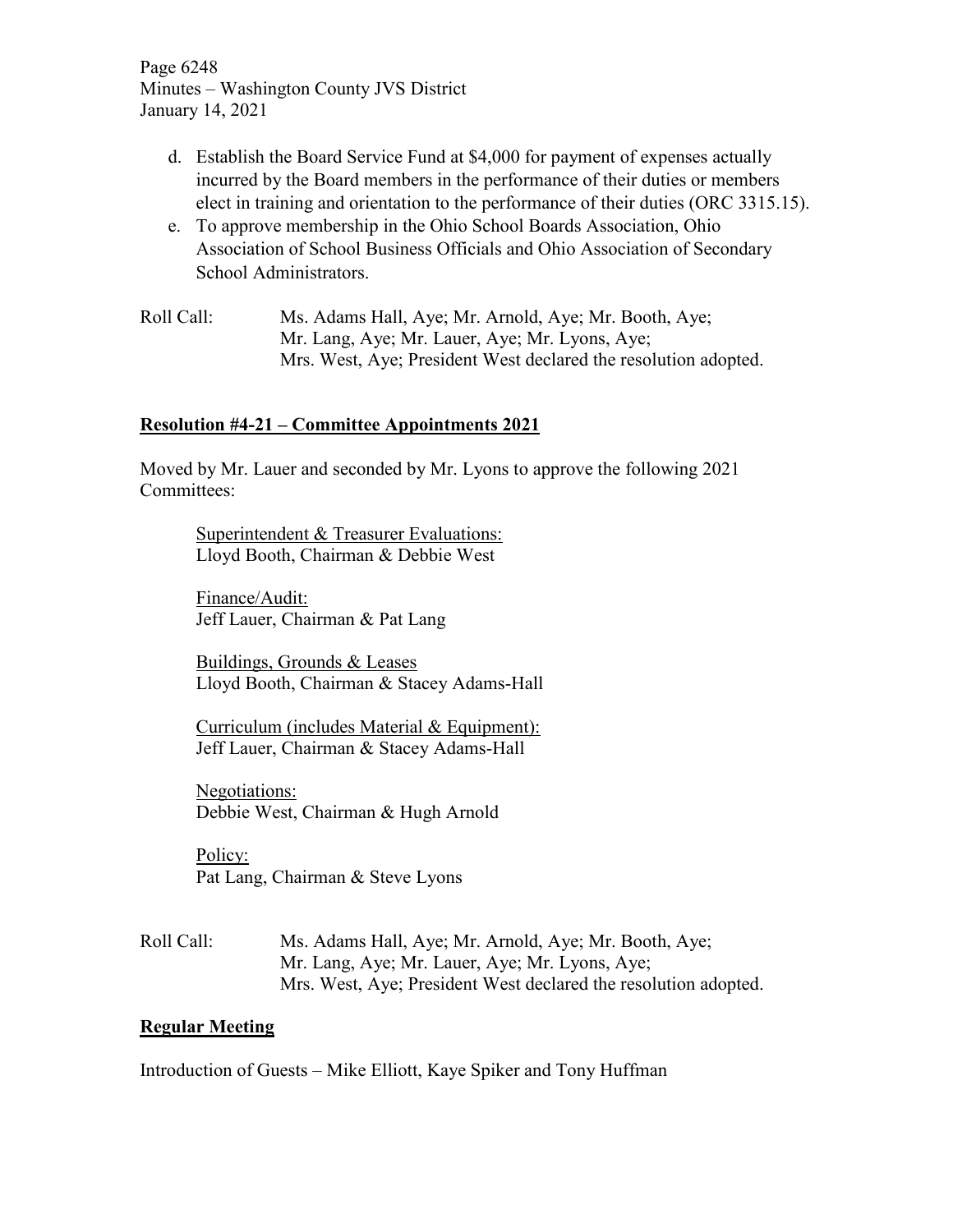Page 6249 Minutes – Washington County JVS District January 14, 2021

Treasurer's Report and Business

- 1. Report
	- a. Auditor of State FY20 Audit
	- b. Chemours Electricity Grant

# **Resolution #5-21**

Moved by Mr. Lyons and seconded by Mr. Lauer to approve the following consent agenda items:

- a. Waive the reading and approve the minutes of the regular meeting of December 10, 2020.
- b. Approve the Financial Report by fund/special cost center, check register, bank reconciliation, and record of cash and investments for the month of December, 2020.
- c. Authorize the Treasurer to establish the **Chemours Electricity Fund** (Fund 019- 921C) for the 2020-2021 school year; increase and approve revenue and appropriations in the amount of \$25,000.00.
- Roll Call: Ms. Adams Hall, Aye; Mr. Arnold, Aye; Mr. Booth, Aye; Mr. Lang, Aye; Mr. Lauer, Aye; Mr. Lyons, Aye; Mrs. West, Aye; President West declared the resolution adopted.

Superintendent's Report and Business:

- 1. Report
	- a. Certificates of Appreciation for Board members: January School Board Recognition Month
	- b. Sophomore Visits
	- c. Honor Roll  $2<sup>nd</sup>$  Nine Weeks
		- i. Directly Enrolled Jackson Schaad 4.0

Brogan Williams – 3.5

- d. Discipline Events August through December 2020 0 Harassment/0 Bullying/0 Intimidation – (ORC 3313.666)
- e. October 14, 2021 is the  $50<sup>th</sup>$  Anniversary Celebration
- f. Vaccines are available Saturday, January 30, 2021 from 9-4

## **Resolution #6-21**

Moved by Mr. Arnold and seconded by Mr. Lyons to approve the following consent agenda items:

a. Employ the following part-time Adult Technical Training instructor for the year ending June 30, 2021.

| <b>Name</b> | Area                                        | Rate/Hr           | Effective        |
|-------------|---------------------------------------------|-------------------|------------------|
|             | Amanda Logston   Medical Billing Specialist | $\frac{$20.80}{}$ | January 15, 2021 |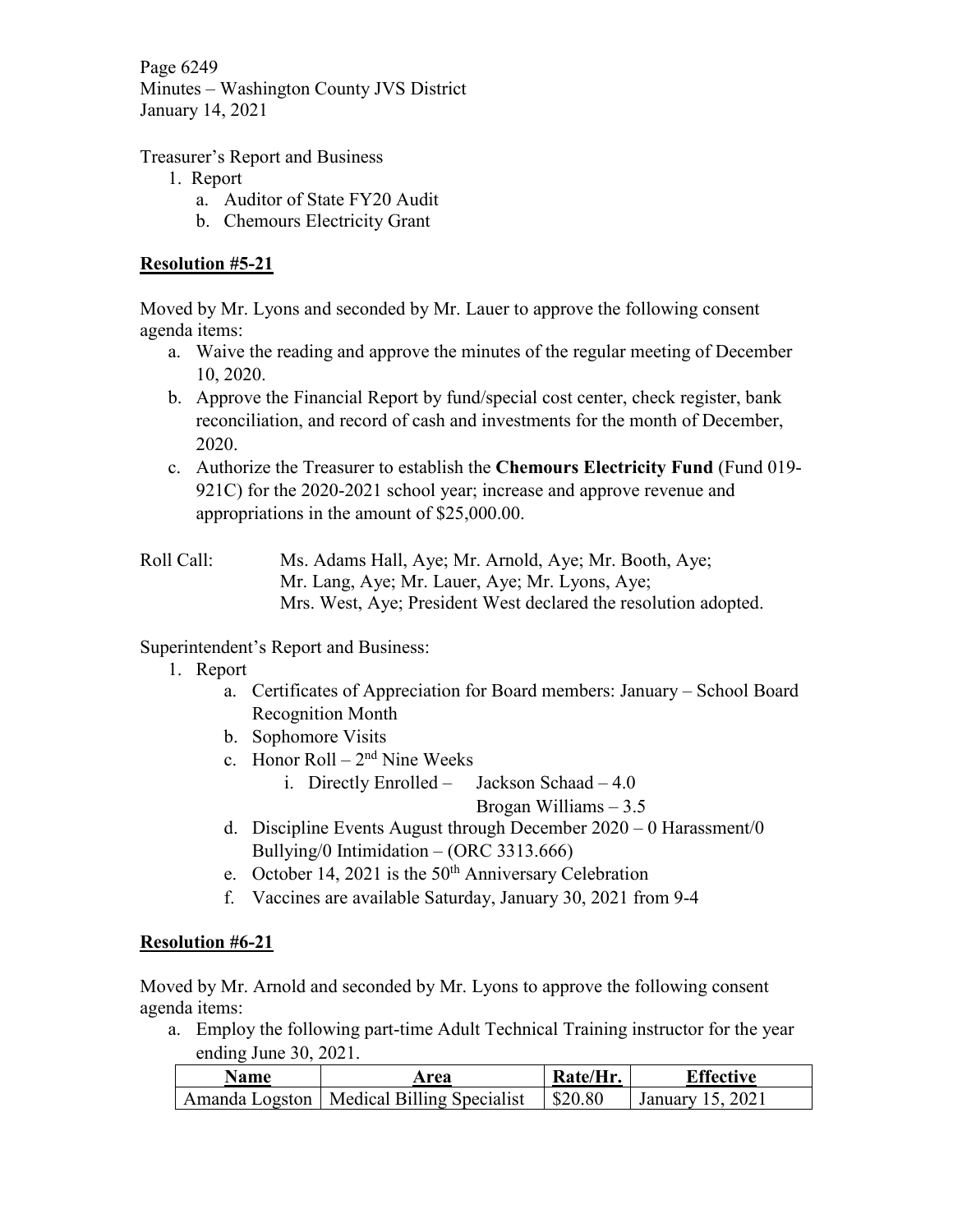| Amanda Logston   Medical Assistant | \$20.80 | January 15, 2021 |
|------------------------------------|---------|------------------|
|------------------------------------|---------|------------------|

Roll Call: Ms. Adams Hall, Aye; Mr. Arnold, Aye; Mr. Booth, Aye; Mr. Lang, Aye; Mr. Lauer, Aye; Mr. Lyons, Aye; Mrs. West, Aye; President West declared the resolution adopted.

## **Resolution #7-21 – ARC Letter of Support**

Moved by Mr. Booth and seconded by Mr. Lauer to approve the following consent agenda items:

WHEREAS the Washington County Joint Vocational Adult Education Center has applied for a grant under the Appalachian Regional Commission in the amount of \$75,000.00 to offset the cost in purchasing equipment. The request would provide updated equipment for our adult HVAC/R Technician Program.

THEREFORE, BE IT RSOLVED, That the Washington County Joint Vocational School Board of Education issue this resolution of support for the grant application and the intended purpose.

Roll Call: Ms. Adams Hall, Aye; Mr. Arnold, Aye; Mr. Booth, Aye; Mr. Lang, Aye; Mr. Lauer, Aye; Mr. Lyons, Aye; Mrs. West, Aye; President West declared the resolution adopted.

## **Resolution #8-21 – Family & Medical Leave for Wendy Ketelsen**

Moved by Mr. Lauer and seconded by Mr. Arnold to adopt the following resolution:

BE IT RESOLVED, That, upon recommendation of the superintendent, Wendy Ketelsen, Financial Aid & Student Services Advisor, be approved for Family & Medical Leave beginning January 21, 2021 through January 20, 2022, (using sick leave, personal and days without pay) per the Family & Medical Leave Act (FMLA) and Board Policy 4430.01.

Roll Call: Ms. Adams Hall, Aye; Mr. Arnold, Aye; Mr. Booth, Aye; Mr. Lang, Aye; Mr. Lauer, Aye; Mr. Lyons, Aye; Mrs. West, Aye; President West declared the resolution adopted.